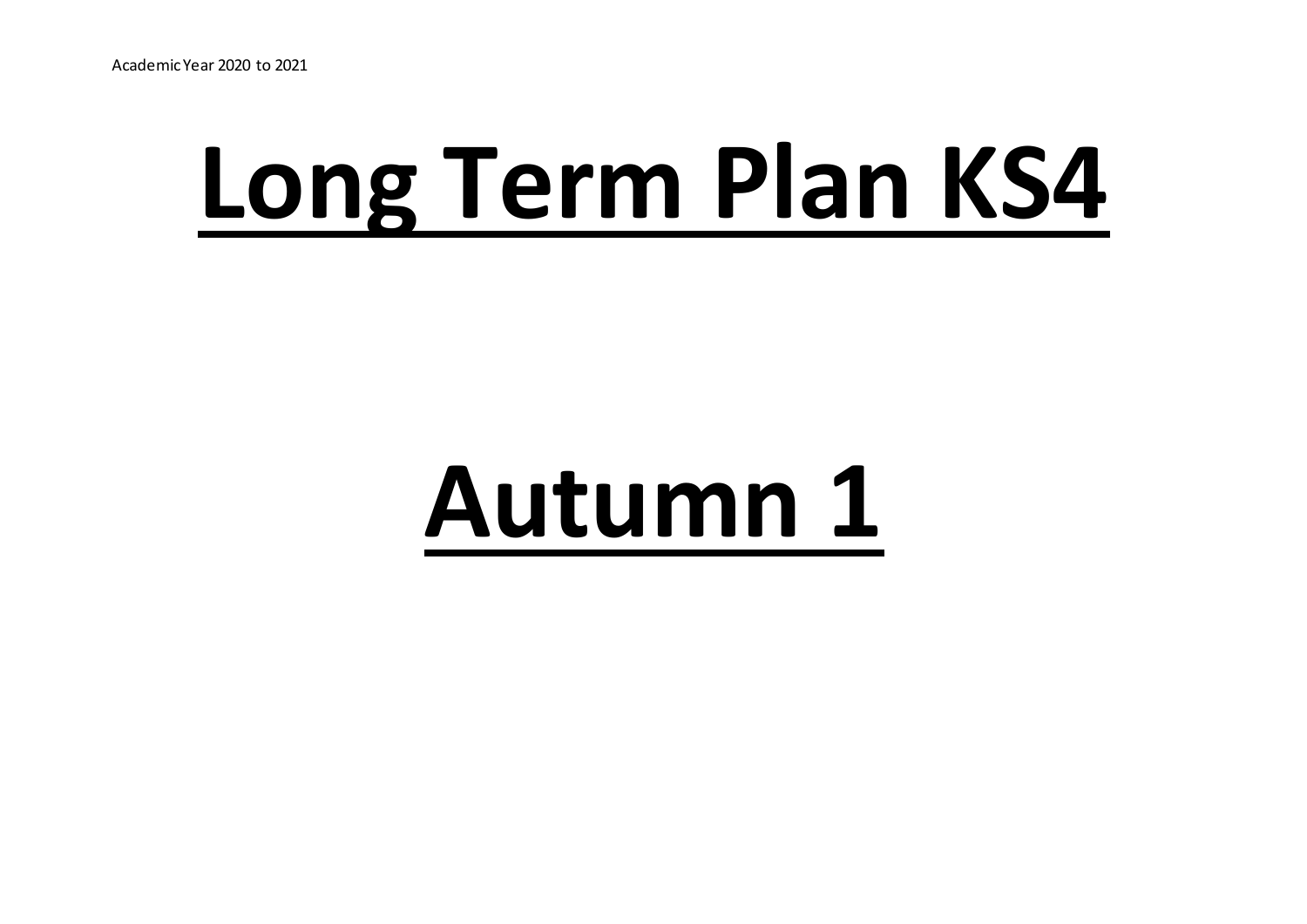| <b>English</b>                                          | <b>Maths</b>                                     | <b>Science</b>                                     | <b>PSHE</b>                                   | Citizenship                |
|---------------------------------------------------------|--------------------------------------------------|----------------------------------------------------|-----------------------------------------------|----------------------------|
| Reading modern prose and                                | <b>AQA GCSE Maths - Basic</b>                    | <b>AQA Entry Level Science</b>                     | <b>Health and Wellbeing</b>                   | Being a Citizen in UK:     |
| narrative writing                                       | number, Factors and                              | (double award)                                     | Identify and access help and                  | Democracy and Identity     |
| <b>WJEC ELC- Topic Test 1</b>                           | <b>Multiples, Indices</b>                        | <b>C2 Environment, evolution</b>                   | support                                       | What are the roles of      |
| 1. Response to 20th/21st                                | <b>AQA Entry Level Awards -</b>                  | and inheritance                                    |                                               | Parliament and Government? |
| century text                                            | <b>Properties of Number</b>                      |                                                    |                                               |                            |
| <b>Topic Test 3-. Narrative</b>                         | <b>Maths Mastery</b>                             | <b>AQA GCSE Science</b>                            |                                               |                            |
| writing                                                 |                                                  | <b>B3 infection and response</b>                   |                                               |                            |
|                                                         | <b>WJEC-Entry Pathways</b>                       | <b>Working scientifically</b>                      |                                               |                            |
| <b>WJEC-Entry Pathways</b>                              | <b>Working with Measures</b>                     | (variables, nature of data)                        |                                               |                            |
| <b>Exploring Events and Characters</b>                  |                                                  |                                                    |                                               |                            |
| in Audio/Visual Texts e.g.                              |                                                  | <b>WJEC Science HB</b>                             |                                               |                            |
|                                                         |                                                  | <b>Variation and Adaptation</b>                    |                                               |                            |
| <b>Characters from David Walliams</b>                   |                                                  | /Intervention unit work:                           |                                               |                            |
| <b>Billionaire Boy</b>                                  |                                                  | <b>Science and the Plant World</b>                 |                                               |                            |
|                                                         |                                                  |                                                    |                                               |                            |
|                                                         |                                                  |                                                    |                                               |                            |
|                                                         |                                                  |                                                    |                                               | Art / Photo                |
| <b>AutICT</b><br>Using the internet (yr1)               | <b>Trade</b><br><b>Using Painting Skills for</b> | <b>Performing Arts</b><br>What is performing arts? | Cooking                                       | Photography - nature       |
| Word processing skills                                  | <b>Interior Ceilings and Walls</b>               |                                                    | <b>YR10 Food and health</b>                   | project basic photography  |
| IT fundamentals (y2)                                    |                                                  |                                                    | 6164/E3                                       | skills                     |
|                                                         |                                                  |                                                    | YR11 Customer service in the                  |                            |
|                                                         |                                                  |                                                    | hospitality industry E3 6170                  |                            |
|                                                         |                                                  |                                                    | <b>YR11 Serving food and Drink</b><br>6169 E3 |                            |
|                                                         | D of E                                           | <b>IMedia</b>                                      |                                               |                            |
| <b>Careers</b><br><b>Ks4 Interests and abilities to</b> | Yr 11 - Team building,                           | Investigate media products                         |                                               |                            |
| inform choices                                          | Volunteering (helping the                        | Identify Media products,                           |                                               |                            |
| Yr. 11 Work Experience prep                             | environment and/or people)                       | audiences and purpose.                             |                                               |                            |
|                                                         |                                                  |                                                    |                                               |                            |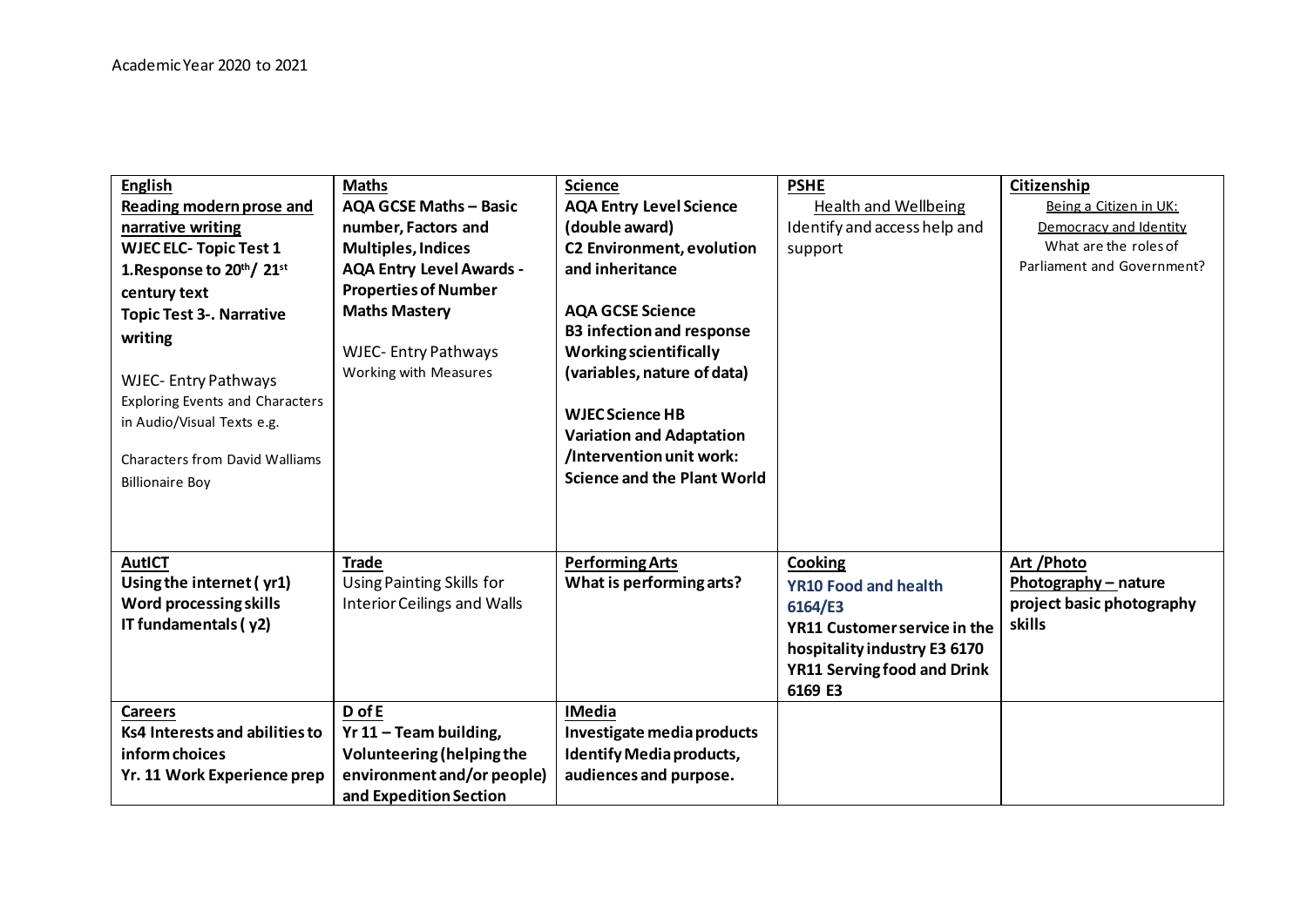| <b>Travel and Tourism</b><br><b>Year 11 Displaying Travel</b><br>and Tourism information<br>Year 9/10 Researching a<br><b>Tourist Destination</b>                                                                                                                                                                             | Yr 9 & Yr 10 - Team building,<br>Volunteering (helping the<br>environment and/or people)<br>and Expedition Section<br><b>John Muir and The Great</b><br><b>Outdoors (including</b><br>Gardening)<br><b>Explore, discover and</b><br>conserve the outdoors.<br><b>Enjoying the outdoors and</b><br>how to care for it.<br>Understanding the outlook<br>of John Muir and having a<br>knowledge of who he is.<br>Involvement in community<br>projects. | Childcare<br>Y9/10 Parenting<br>Awareness 6108<br>Y11 Prep for pregnancy<br>and birth 6116                     | <b>Humanities</b><br>A British Society in the Past | PE<br><b>Curriculum topics and clubs</b><br>run parallel to forthcoming<br>competitions and fixtures,<br>enabling the best<br>opportunities to achieve:<br>Dodgeball, Cross Country,<br>Handball, Football.<br><b>Extra possibilities - Trim Trail</b><br>and Adventurous Play. |
|-------------------------------------------------------------------------------------------------------------------------------------------------------------------------------------------------------------------------------------------------------------------------------------------------------------------------------|-----------------------------------------------------------------------------------------------------------------------------------------------------------------------------------------------------------------------------------------------------------------------------------------------------------------------------------------------------------------------------------------------------------------------------------------------------|----------------------------------------------------------------------------------------------------------------|----------------------------------------------------|---------------------------------------------------------------------------------------------------------------------------------------------------------------------------------------------------------------------------------------------------------------------------------|
| <b>College Links</b><br><b>AQA Unit 7 Making an</b><br>informed career choice<br><b>AQA Unit 9 Relationships</b><br>and practices in the<br>workplace<br><b>Arthog Outreach John Muir</b><br>award<br><b>Motor Vehicle, Shrewsbury</b><br><b>College, Catering Telford</b><br><b>College, Animal Care</b><br>Walford College. | What is happening in the<br>World?<br>Harvest, Rosh Hashanah,<br>Yom Kippur, Sukkot, Diwali,<br><b>Black History Month</b>                                                                                                                                                                                                                                                                                                                          | <b>Assemblies</b><br>Telford, Shrewsbury,<br><b>Rodbaston and Walford</b><br>Colleges.<br><b>JCP</b><br>Landau | <b>Enterprise</b><br>Making a class company        | <b>School Events</b><br><b>Macmillan Coffee Morning</b>                                                                                                                                                                                                                         |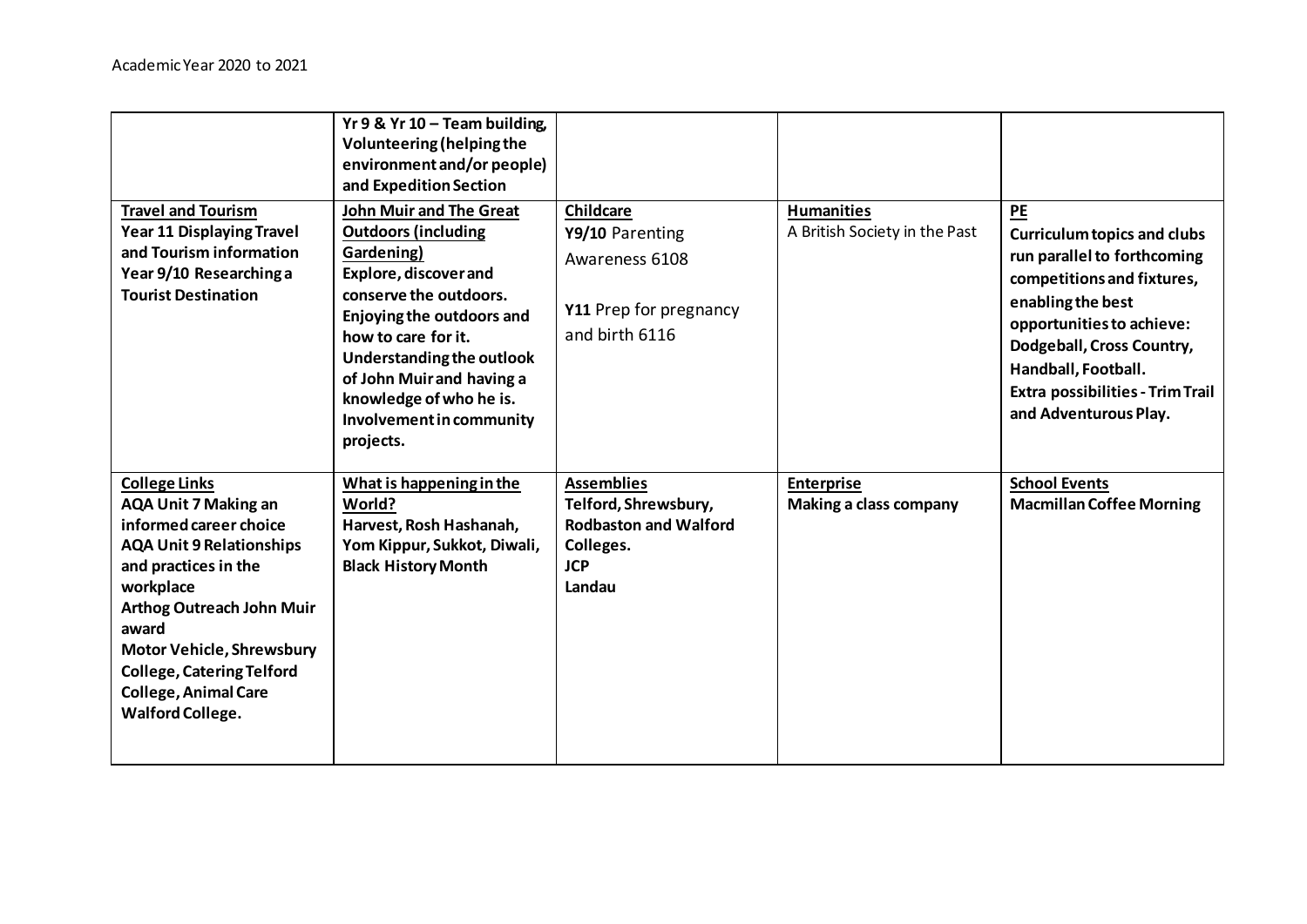Academic Year 2020 to 2021

### **Autumn 2**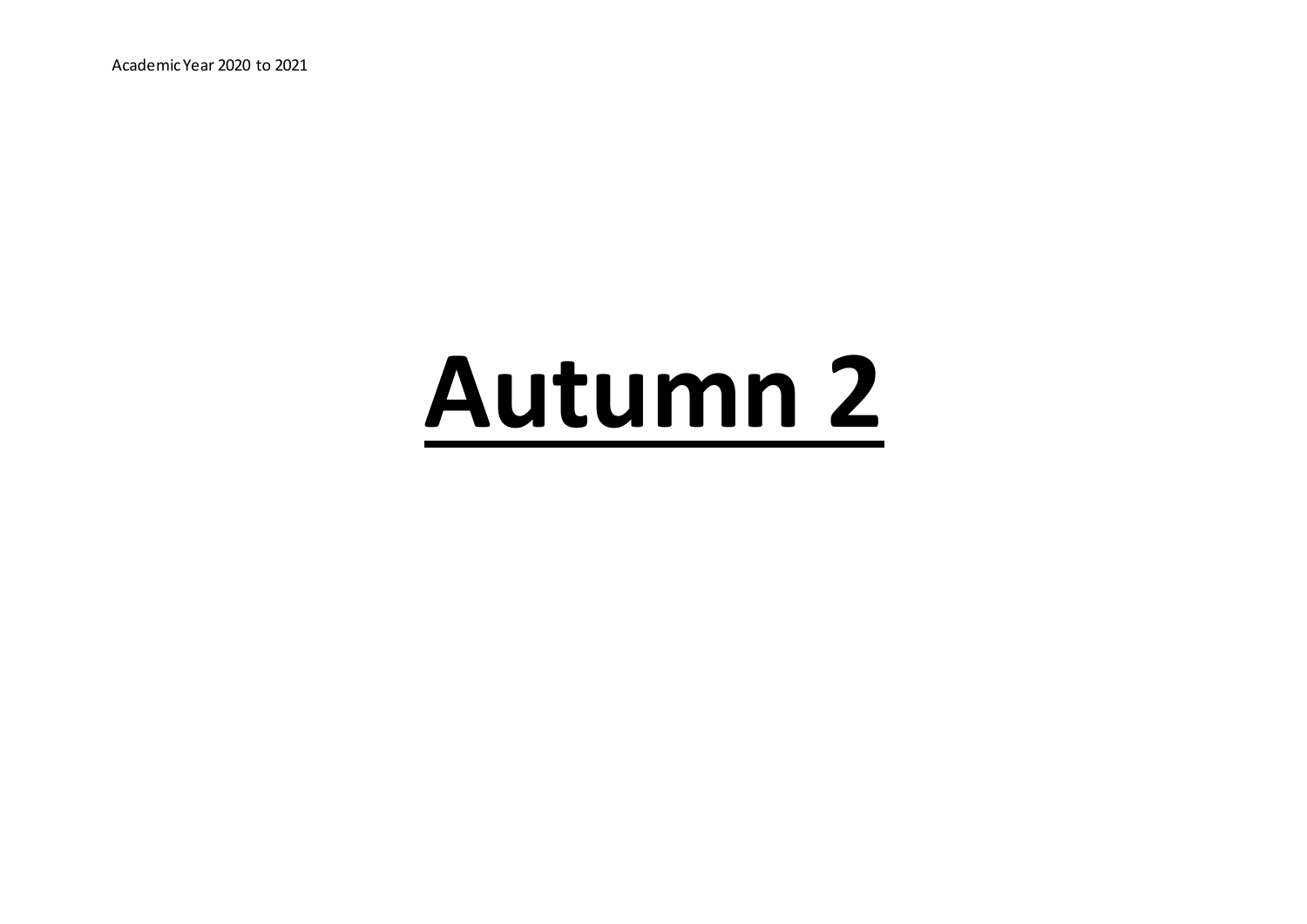| <b>English</b><br>Communication<br>Presenting a point of view<br>Explaining views / ideas<br><b>Structuring ideas in a logical</b><br>way. Communicating in a<br>group. Responding to<br>questions. Persuasion<br>techniques. Formal and<br>informal language. WJEC ELC<br><b>Practical Assessment: Tasks</b><br>1&2<br>1-Presenting a viewpoint<br>2 World of work<br><b>WJEC-Entry Pathways</b><br><b>Exploring Events and Characters</b><br>in Audio/Visual Texts e.g. A<br>Christmas Carol - Charles<br><b>Dickens</b> | <b>Maths</b><br><b>AQA GCSE Maths-</b><br><b>Rounding, Angles, Scale</b><br>diagrams and bearings<br><b>AQA Entry Level Awards -</b><br>The four operations<br><b>Maths Mastery</b><br><b>WJEC-Entry Pathways</b><br>Working with angles and<br>position | <b>Science</b><br><b>AQA Entry Level Science</b><br>(double award)<br>Finish C2 Environment,<br>evolution and inheritance<br><b>Start C6 electricity,</b><br>magnetism and waves<br><b>AQA GCSE Science</b><br><b>P5 forces</b><br>C1 atomic structure and the<br>periodic table<br><b>C4 chemical changes</b><br><b>WJEC Science HB</b><br><b>Variation and</b><br><b>Adaptation/Intervention</b><br>unit Science and the Human<br>Body (year 11) | <b>PSHE</b><br>Living in the wider world<br>How to develop<br>employability, team building<br>skills and develop flexibility<br>and resilience                        | Citizenship<br><b>Active Citizenship</b><br>What is effective active<br>citizenship?           |
|----------------------------------------------------------------------------------------------------------------------------------------------------------------------------------------------------------------------------------------------------------------------------------------------------------------------------------------------------------------------------------------------------------------------------------------------------------------------------------------------------------------------------|----------------------------------------------------------------------------------------------------------------------------------------------------------------------------------------------------------------------------------------------------------|----------------------------------------------------------------------------------------------------------------------------------------------------------------------------------------------------------------------------------------------------------------------------------------------------------------------------------------------------------------------------------------------------------------------------------------------------|-----------------------------------------------------------------------------------------------------------------------------------------------------------------------|------------------------------------------------------------------------------------------------|
| <b>ICT</b><br>Email skills (Y1)<br>Image software (Y2)                                                                                                                                                                                                                                                                                                                                                                                                                                                                     | <b>Trade</b><br><b>Using Decorative Paint</b><br><b>Effects for Interior Walls</b>                                                                                                                                                                       | <b>Performing Arts</b><br><b>Musical theatre showcase</b>                                                                                                                                                                                                                                                                                                                                                                                          | Cooking<br><b>YR10 Food and health</b><br>6164/E3<br>YR11 Customer service in<br>the hospitality industry E3<br>6170<br><b>YR11 Serving food and Drink</b><br>6169 E3 | Art/Photo - Me, myself & I<br>component 1 portfolio<br><b>Photography-landscapes</b><br>nature |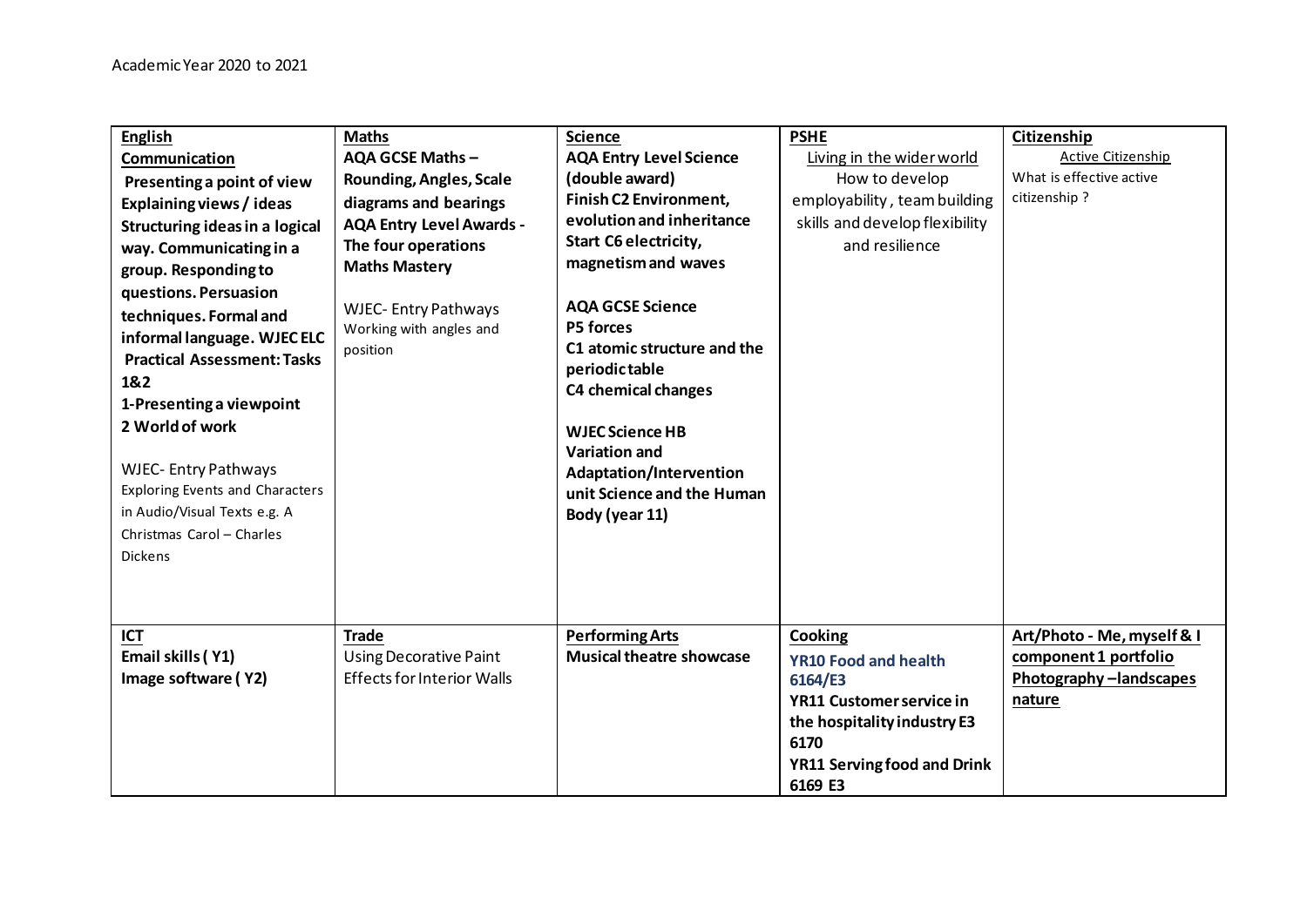| <b>Careers</b><br>Ks4. The changing face of<br>employment<br><b>Yr.11 Interview Skills</b> | D of E<br>Yr 11 - Team building,<br>Volunteering (helping the<br>environment and/or people)<br>and Expedition Section<br>Yr 9 & Yr 10 - Team building, | <b>IMedia</b><br><b>Explore how media products</b><br>are created to provide<br>meaning and engage<br>audiences<br>Genre, narrative, |                               |                                     |
|--------------------------------------------------------------------------------------------|--------------------------------------------------------------------------------------------------------------------------------------------------------|--------------------------------------------------------------------------------------------------------------------------------------|-------------------------------|-------------------------------------|
|                                                                                            | Volunteering (helping the<br>environment and/or people)<br>and Expedition Section                                                                      | representation and audience<br>interpretation                                                                                        |                               |                                     |
|                                                                                            | <b>Volunteering Section of the</b>                                                                                                                     |                                                                                                                                      |                               |                                     |
|                                                                                            | Award - helping the<br>environment and/or people.                                                                                                      |                                                                                                                                      |                               |                                     |
|                                                                                            | and/or<br><b>Physical Exercise section of</b>                                                                                                          |                                                                                                                                      |                               |                                     |
|                                                                                            | the award $-$ trying<br>something new and finding                                                                                                      |                                                                                                                                      |                               |                                     |
|                                                                                            | hidden talents.                                                                                                                                        |                                                                                                                                      |                               |                                     |
| <b>Travel and Tourism</b>                                                                  | <b>John Muir and The Great</b>                                                                                                                         | Childcare                                                                                                                            | <b>Humanities</b>             | <b>Sports Options</b>               |
| <b>Year 11 Displaying Travel</b>                                                           | <b>Outdoors (including</b>                                                                                                                             |                                                                                                                                      | A British Society in the Past | <b>Health Fitness and nutrition</b> |
| and Tourism information                                                                    | Gardening)                                                                                                                                             | Y9/10 Prep for pregnancy                                                                                                             |                               |                                     |
| Year 9/10 Researching a                                                                    | Explore, discover and                                                                                                                                  | and birth 6116                                                                                                                       |                               | PE                                  |
| <b>Tourist Destination</b>                                                                 | conserve the outdoors.                                                                                                                                 |                                                                                                                                      |                               | <b>Curriculum topics and clubs</b>  |
|                                                                                            | Enjoying the outdoors and                                                                                                                              | Y11 Care of a new baby                                                                                                               |                               | run parallel to forthcoming         |
|                                                                                            | how to care for it.                                                                                                                                    |                                                                                                                                      |                               | competitions and fixtures,          |
|                                                                                            | Understanding the outlook                                                                                                                              | 6117                                                                                                                                 |                               | enabling the best                   |
|                                                                                            | of John Muir and having a                                                                                                                              |                                                                                                                                      |                               | opportunities to achieve:           |
|                                                                                            | knowledge of who he is.                                                                                                                                |                                                                                                                                      |                               |                                     |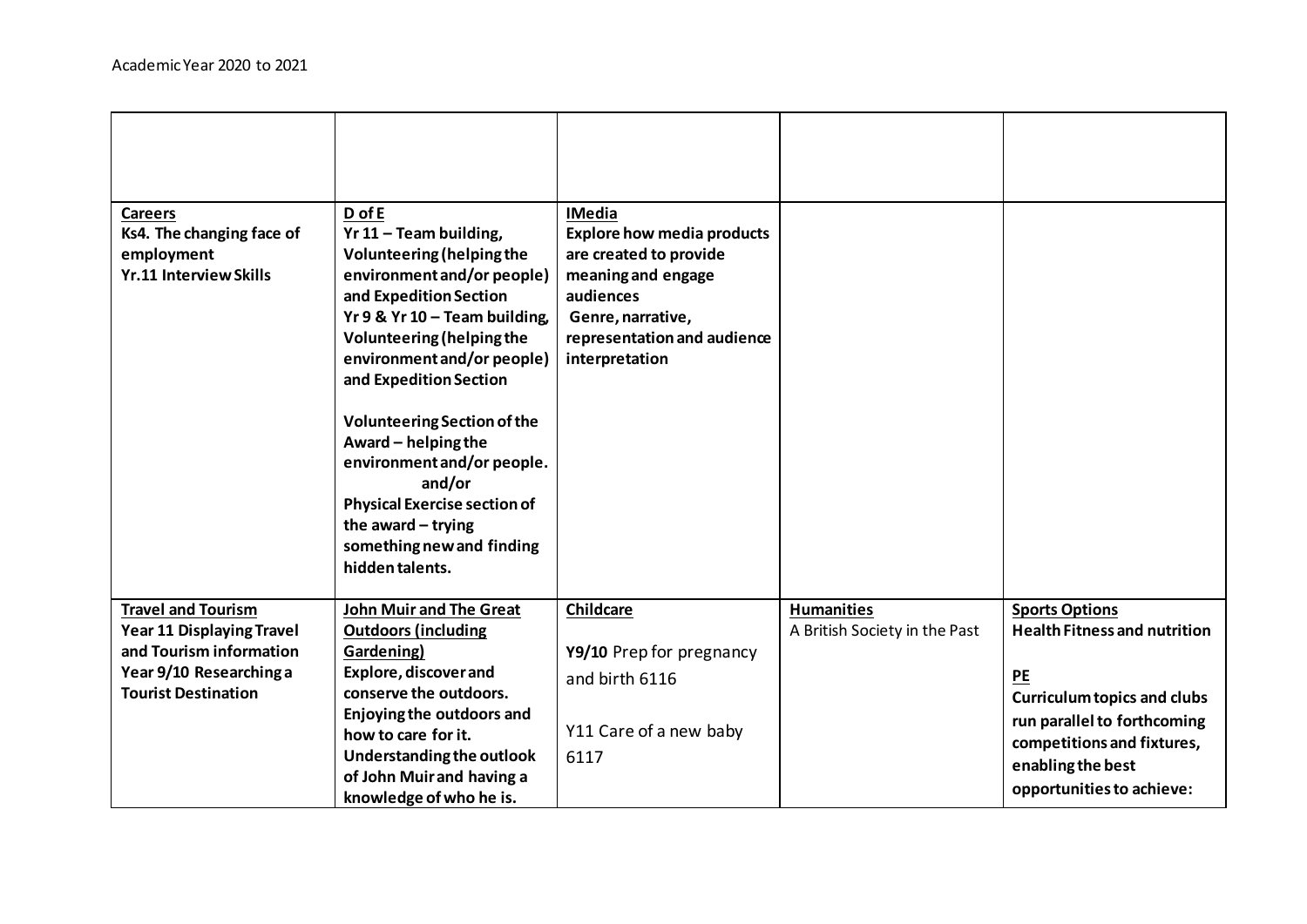|                                                                                                                                                                                                                                                                                                                                      | Involvement in community<br>projects.                                                                                                               |                                                                                               |                                                                                  | Hockey, Badminton, Circuits,<br><b>Table Tennis</b><br><b>Extra Possibilities:</b><br>Kinball, Archery, Yoga,<br><b>Orienteering</b> |
|--------------------------------------------------------------------------------------------------------------------------------------------------------------------------------------------------------------------------------------------------------------------------------------------------------------------------------------|-----------------------------------------------------------------------------------------------------------------------------------------------------|-----------------------------------------------------------------------------------------------|----------------------------------------------------------------------------------|--------------------------------------------------------------------------------------------------------------------------------------|
| <b>College Links</b><br><b>AQA Unit 7 Making an</b><br>informed career choice<br><b>AQA Unit 9 Relationships</b><br>and practices in the<br>workplace<br><b>Arthog Outreach John Muir</b><br>award<br><b>Motor Vehicle, Shrewsbury</b><br><b>College, Catering Telford</b><br><b>College, Animal Care</b><br><b>Walford College.</b> | What is happening in the<br>World?<br>Halloween and Bonfire Night  <br><b>Gypsy and Traveller Culture</b><br>Advent<br>Hanukkah<br><b>Christmas</b> | <b>Assemblies</b><br>Anti-bullying week<br><b>West Mercia Police,</b><br><b>Fire Service,</b> | <b>Enterprise</b><br><b>Planning and Making a</b><br>product for Christmas Fayre | <b>School Events</b><br><b>Children in Need</b><br><b>Christmas Fayre</b><br><b>School Pantomime</b>                                 |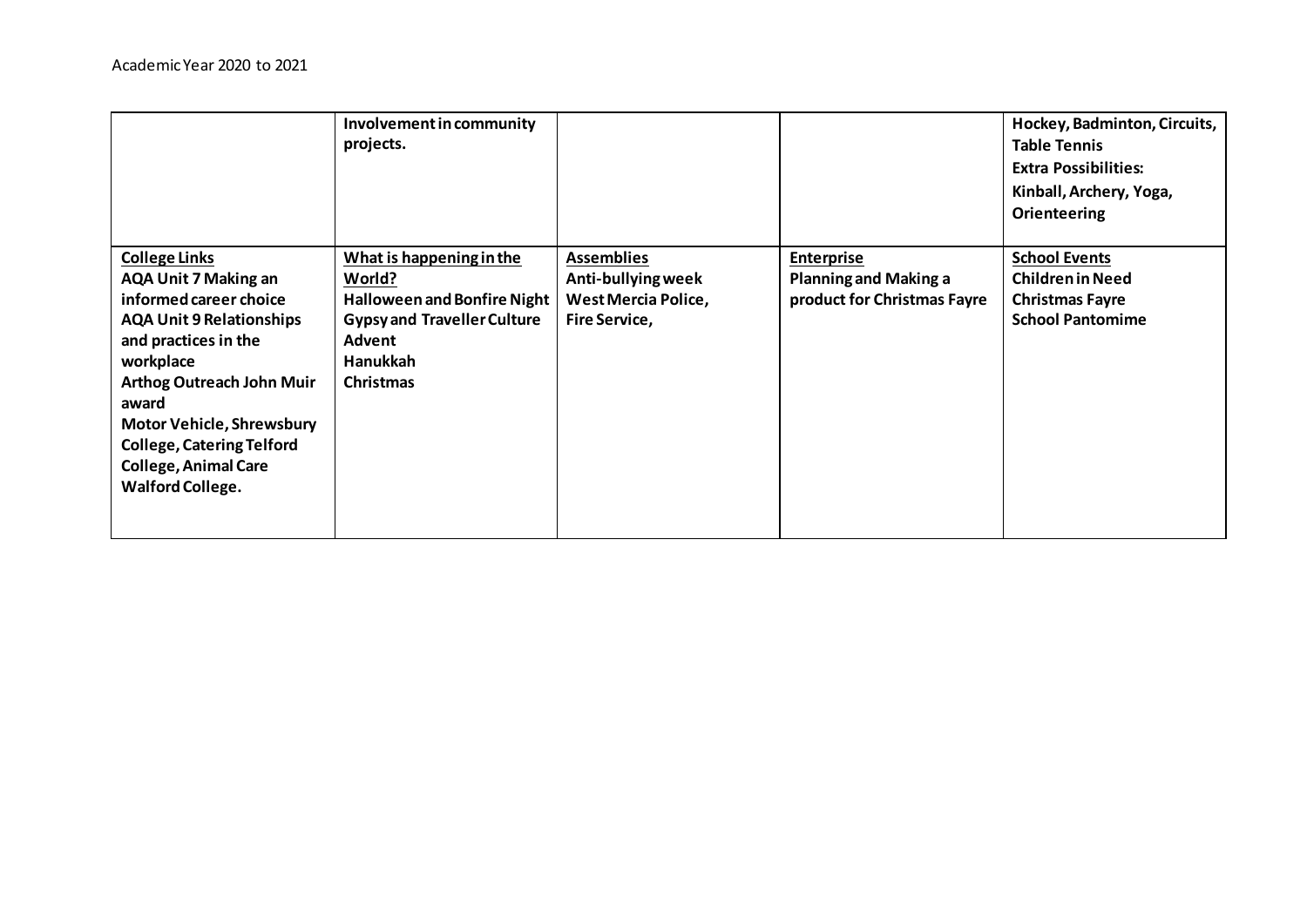Academic Year 2020 to 2021

# **Spring 1**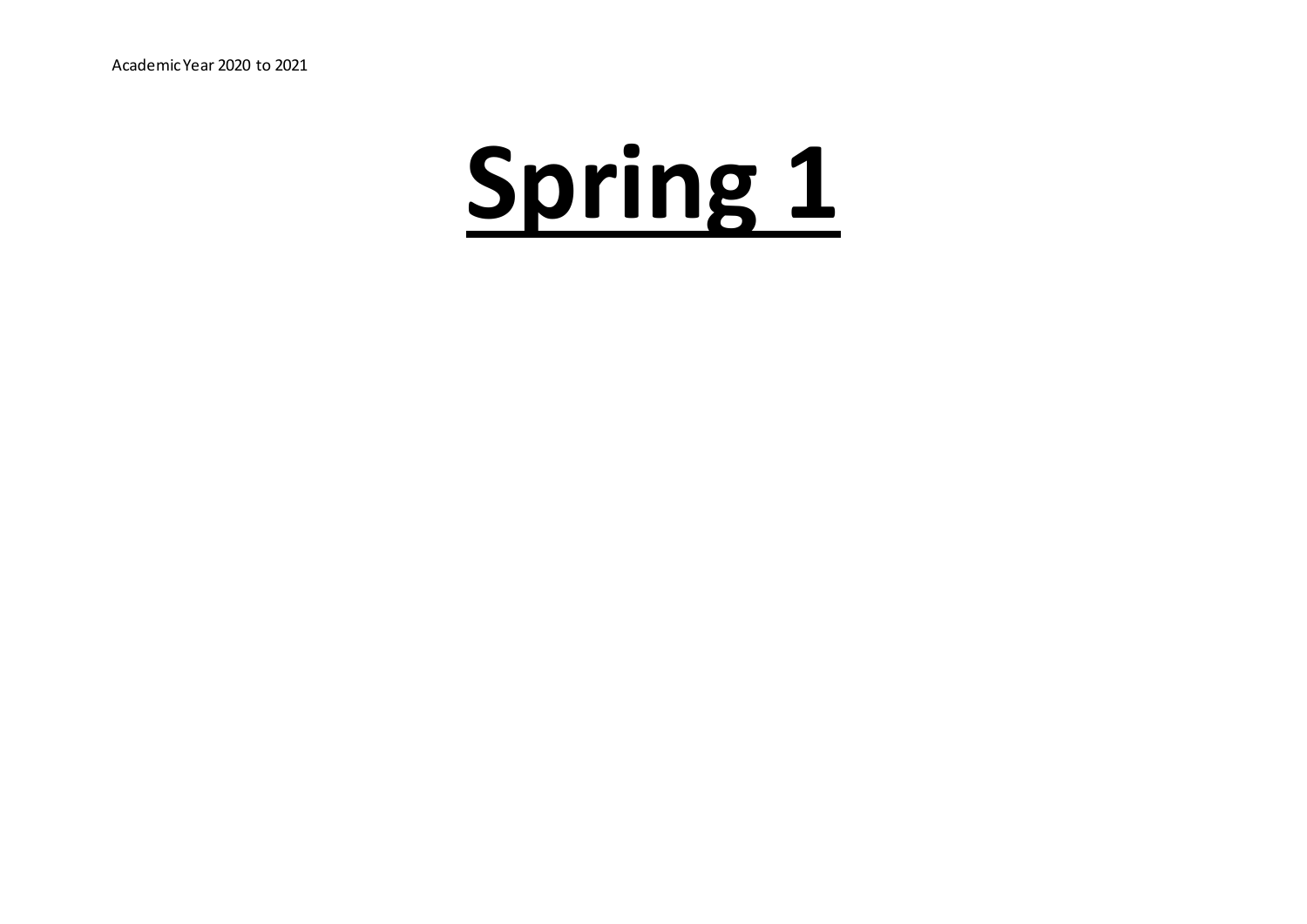| <b>English</b>                  | <b>Maths</b>                        | <b>Science</b>                 | <b>PSHE</b>                 | Citizenship                 |
|---------------------------------|-------------------------------------|--------------------------------|-----------------------------|-----------------------------|
| Editing, sequencing and         | <b>AQA GCSE Maths-</b>              | <b>AQA Entry Level Science</b> | Relationships               | <b>Fairness and Justice</b> |
| proofreading                    | <b>Fractions, Percentages, Data</b> | (double award)                 | Identify and access         |                             |
| Range of activities for         | <b>Handling</b>                     | C6 Electricity, magnetism      | appropriate advice and      | What are Human rights?      |
| verbal reasoning and            | <b>AQA Entry Level Awards -</b>     | and waves                      | support                     |                             |
| understanding of sequencing     | Ratio, Money + Exams (Years         |                                |                             |                             |
| (cloze, sorting, matching,      | 9/10/11                             | C4 Chemistry in our world      |                             |                             |
| etc.) Use knowledge of          | <b>Maths Mastery</b>                |                                |                             |                             |
| language to sequence            |                                     |                                |                             |                             |
| events/instructions. Spelling   | <b>WJEC-Entry Pathways</b>          | <b>AQA GCSE Science</b>        |                             |                             |
| rules. Understanding of         | Data Handling and Number            | C1 atomic structure and the    |                             |                             |
| agreement Temporal and          |                                     | periodictable                  |                             |                             |
| addition connectives. WJEC      |                                     | <b>C4 chemical changes</b>     |                             |                             |
| <b>ELC- Topic Tests 2&amp;4</b> |                                     |                                |                             |                             |
| 2- Editing and sequencing       |                                     | <b>WJEC Science HB</b>         |                             |                             |
| 4- Proofreading                 |                                     | <b>Renewable Energy</b>        |                             |                             |
|                                 |                                     |                                |                             |                             |
| <b>WJEC- Entry Pathways</b>     |                                     |                                |                             |                             |
| Communicating an Experience     |                                     |                                |                             |                             |
|                                 |                                     |                                |                             |                             |
| <b>ICT</b>                      | <b>Trade</b>                        | <b>Performing Arts</b>         | Cooking                     | Art/Photo - Me, myself & I  |
| Design and image software       | Developing Joinery Skills           | Dance performance and tour     | <b>YR10 Food and health</b> | component 1 portfolio       |
| <b>Film editing skills</b>      |                                     |                                | 6164/E3                     | Photography – portraits and |
|                                 |                                     |                                | YR 10 Health, safety and    | artist study                |
|                                 |                                     |                                | Hygiene 6172 E3             |                             |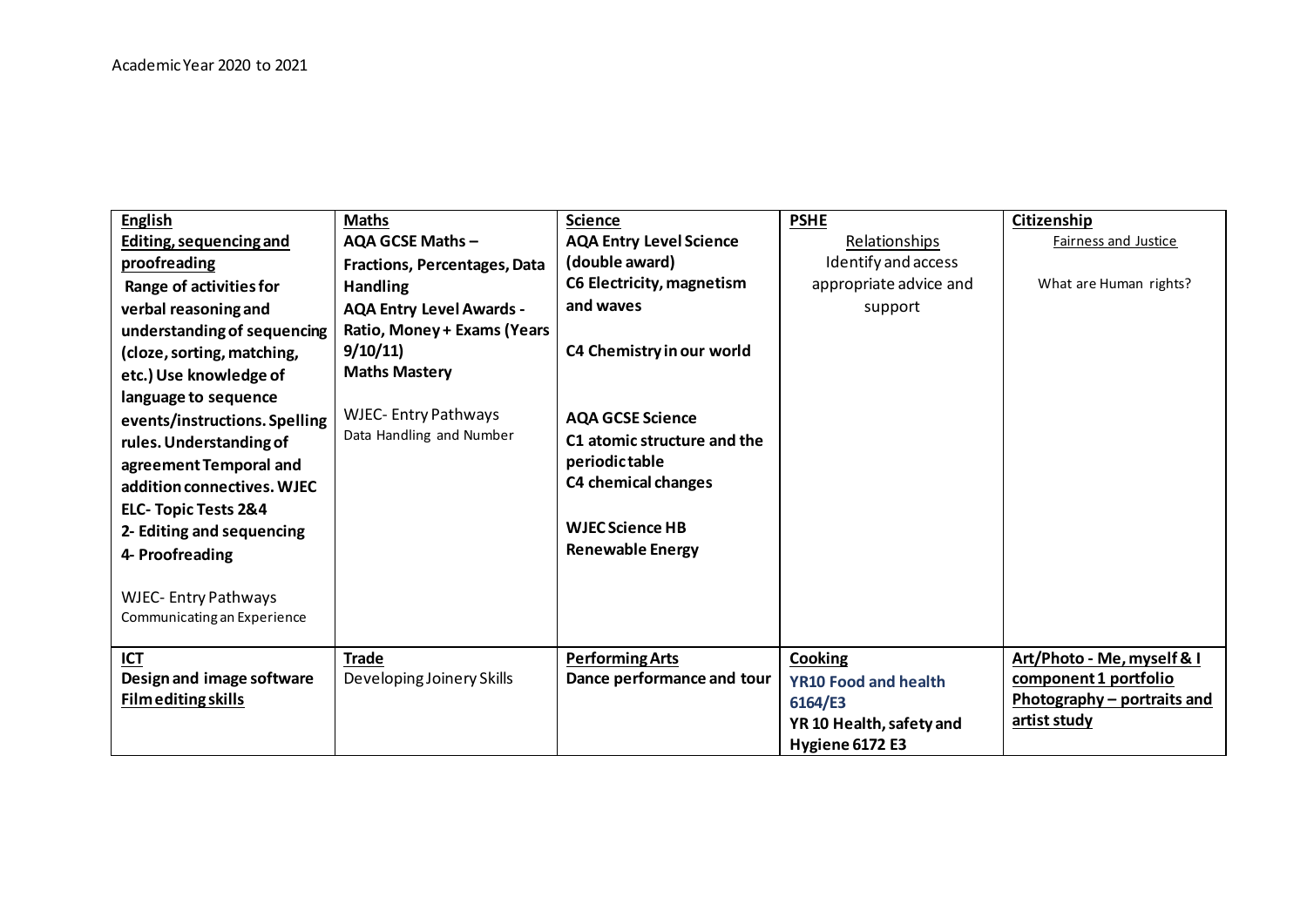|                                                                                                                               |                                                                                                                                                                                                                                                                                                                        |                                                                                                                                                                                                                                | YR11 Customer service in<br>the hospitality industry E3<br>6170<br><b>YR11 Serving food and Drink</b><br>6169 E3 |                                                                                                                                                                                                                                                                                                                                                                                         |
|-------------------------------------------------------------------------------------------------------------------------------|------------------------------------------------------------------------------------------------------------------------------------------------------------------------------------------------------------------------------------------------------------------------------------------------------------------------|--------------------------------------------------------------------------------------------------------------------------------------------------------------------------------------------------------------------------------|------------------------------------------------------------------------------------------------------------------|-----------------------------------------------------------------------------------------------------------------------------------------------------------------------------------------------------------------------------------------------------------------------------------------------------------------------------------------------------------------------------------------|
| <b>Careers</b><br>Ks4. the value of a variety of<br>skills and qualifications.<br>Yr.11 Health and Safety in<br>the Workplace | D of E<br>Yr 11 and Yr 9/10 -<br><b>Physical Exercise section of</b><br>the award $-$ trying<br>something new and finding<br>hidden talents                                                                                                                                                                            | <b>IMedia</b><br><b>Explore how media products</b><br>are created to provide<br>meaning and engage<br>audiences<br>Genre, narrative,<br>representation and audience<br>interpretation<br><b>Media production</b><br>techniques |                                                                                                                  |                                                                                                                                                                                                                                                                                                                                                                                         |
| <b>Travel and Tourism</b><br>Year 9/10/11 Planning for<br>and taking part in a visit                                          | <b>John Muir and The Great</b><br><b>Outdoors (including</b><br>Gardening)<br>Explore, discover and<br>conserve the outdoors.<br><b>Enjoying the outdoors and</b><br>how to care for it.<br>Understanding the outlook<br>of John Muir and having a<br>knowledge of who he is.<br>Involvement in community<br>projects. | Childcare<br>Y9/10/11 Care of a new<br>baby<br>6117                                                                                                                                                                            | <b>Humanities</b><br>Threatened Ecosystems                                                                       | <b>Sports Options</b><br><b>Researching Sport</b><br><b>PE</b><br><b>Curriculum topics and clubs</b><br>run parallel to forthcoming<br>competitions and fixtures,<br>enabling the best<br>opportunities to achieve:<br><b>Gymnastics, Indoor</b><br>Athletics, Basketball, Table<br><b>Tennis</b><br><b>Extra Possibilities:</b><br>Tri Golf, Kurling, Boccia,<br><b>Kinball, Dance</b> |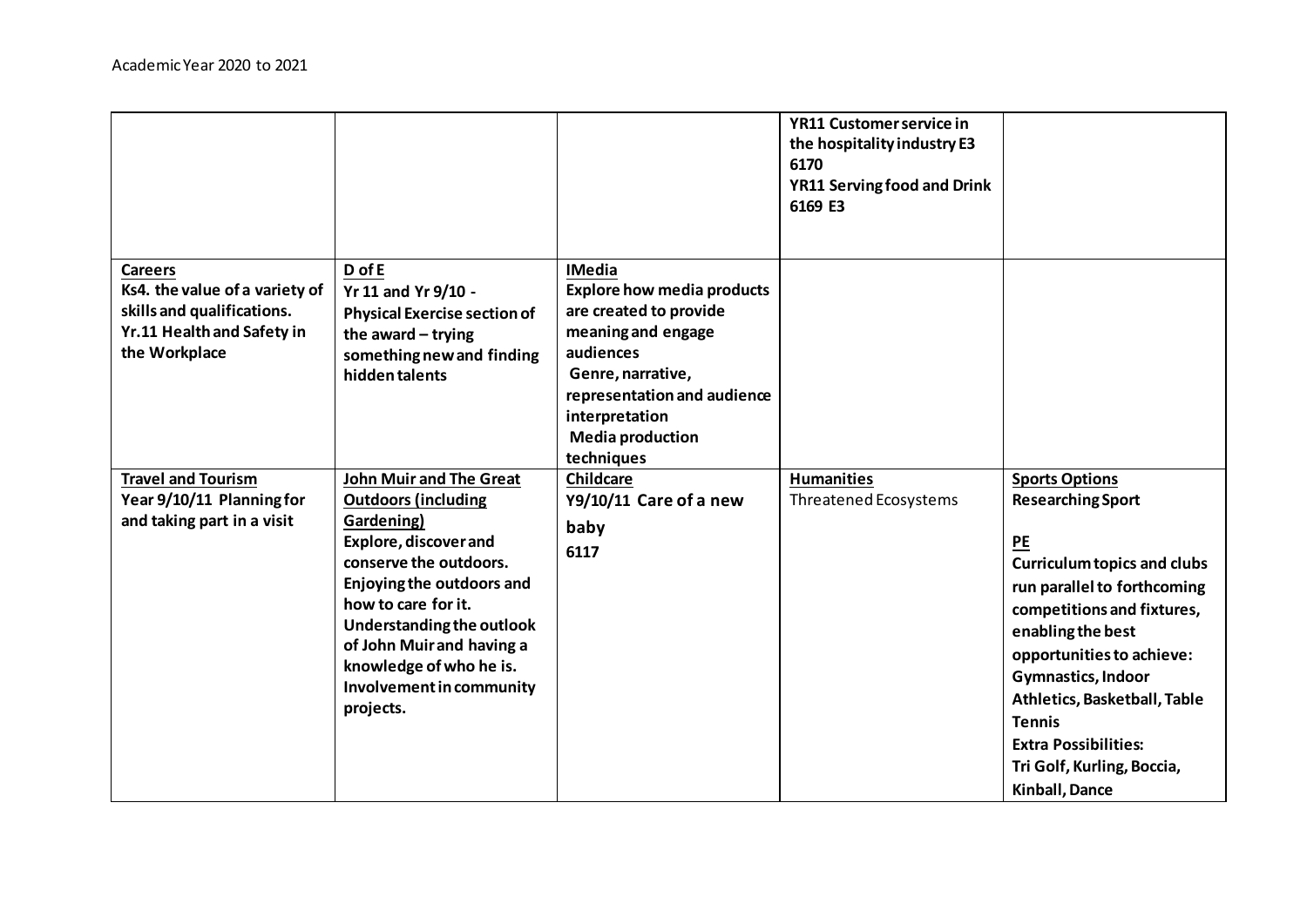| <b>College Links</b>             | What is happening in the       | <b>Assemblies</b> | <b>Enterprise</b>             | <b>School Events</b>      |
|----------------------------------|--------------------------------|-------------------|-------------------------------|---------------------------|
| <b>AQA Unit 7 Making an</b>      | World?                         | <b>DWP</b>        | What is market research?      | <b>Safer Internet Day</b> |
| informed career choice           | Epiphany                       | Apprenticeships   | How is it carried out and why |                           |
| <b>AQA Unit 9 Relationships</b>  | <b>Martin Luther Day</b>       | <b>Greenhous</b>  |                               |                           |
| and practices in the             | <b>Burns Night Chinese New</b> | <b>CITB</b>       |                               |                           |
| workplace                        | Year, Holocaust Memorial       |                   |                               |                           |
| <b>Arthog Outreach John Muir</b> | Day, Valentines Day, Shrove    |                   |                               |                           |
| award                            | Tuesday                        |                   |                               |                           |
| <b>Motor Vehicle, Shrewsbury</b> |                                |                   |                               |                           |
| <b>College, Catering Telford</b> |                                |                   |                               |                           |
| <b>College, Animal Care</b>      |                                |                   |                               |                           |
| <b>Walford College.</b>          |                                |                   |                               |                           |
|                                  |                                |                   |                               |                           |
|                                  |                                |                   |                               |                           |

# **Spring 2**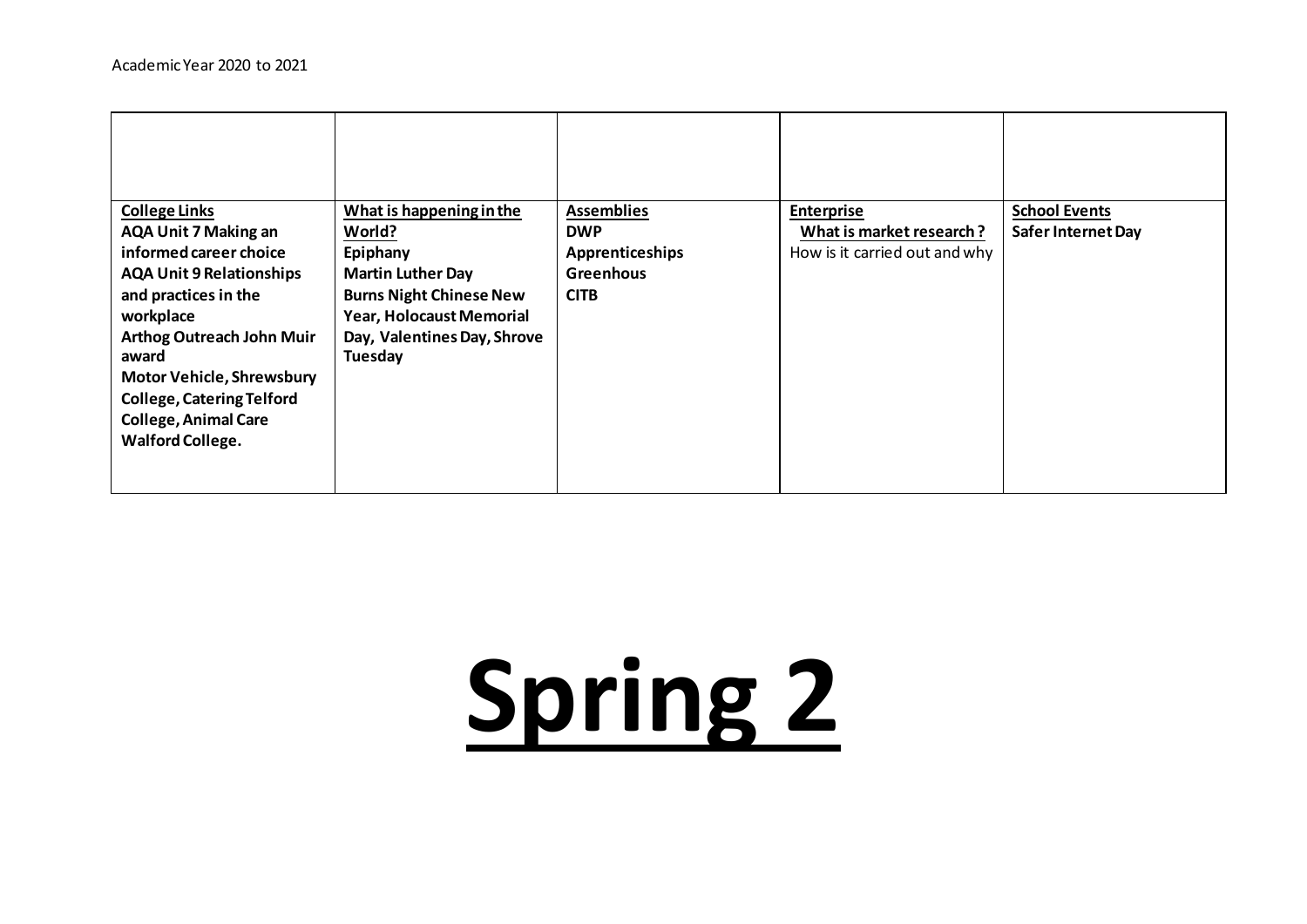| <b>English</b>                  | <b>Maths</b>                    | <b>Science</b>                 | <b>PSHE</b>                        | Citizenship                    |
|---------------------------------|---------------------------------|--------------------------------|------------------------------------|--------------------------------|
| <b>Non-literary Reading and</b> | <b>AQA GCSE Maths-</b>          | <b>AQA Entry Level Science</b> | Living in the wider world          | Being a Citizen in UK:         |
| <b>Writing</b>                  | Decimals, Basic Algebra         | (double award)                 | How personal financial             | Democracy and Identity         |
| Retrieving information.         | <b>AQA Entry Level Awards -</b> | C4 chemistry in our world      | choices can affect oneself         | What is understood by the term |
| Identifying and summarising     | <b>Time, Measures</b>           |                                | and others and rights and          | Britishness?                   |
| main points. Interpreting       | <b>Maths Mastery</b>            | <b>AQA GCSE Science</b>        | responsibility of consumers        |                                |
| information. Making simple      |                                 | P6 waves                       |                                    |                                |
| deductions/inferences.          | <b>WJEC-Entry Pathways</b>      |                                |                                    |                                |
| Writing to give opinions,       | Data Handling and Number        |                                |                                    |                                |
| inform and persuade (forms,     |                                 | <b>WJEC Science HB</b>         |                                    |                                |
| factsheet, article, review,     |                                 | <b>Renewable Energy</b>        |                                    |                                |
| emails, letters, notices,       |                                 |                                |                                    |                                |
| reports, articles, etc.) Using  |                                 |                                |                                    |                                |
| connectives for addition,       |                                 |                                |                                    |                                |
| emphasis and explanation.       |                                 |                                |                                    |                                |
|                                 |                                 |                                |                                    |                                |
| <b>WJEC- Entry Pathways</b>     |                                 |                                |                                    |                                |
| Communicating an Experience     |                                 |                                |                                    |                                |
|                                 |                                 |                                |                                    |                                |
| <b>ICT</b>                      | <b>Trade</b>                    | <b>Performing Arts</b>         | Cooking                            | Art/Photo - Me, myself & I     |
| Word processing software        | Developing Plumbing Skills      | Jobs in the performing arts    | YR 10 Health, safety and           | component 1 portfolio          |
| <b>Presentation software</b>    |                                 | industry                       | Hygiene 6172 E3                    | Photography - portraits and    |
|                                 |                                 |                                | YR11 Customer service in           | artist study                   |
|                                 |                                 |                                | the hospitality industry E3        |                                |
|                                 |                                 |                                | 6170                               |                                |
|                                 |                                 |                                | <b>YR11 Serving food and Drink</b> |                                |
|                                 |                                 |                                | 6169 E3                            |                                |
|                                 |                                 |                                |                                    |                                |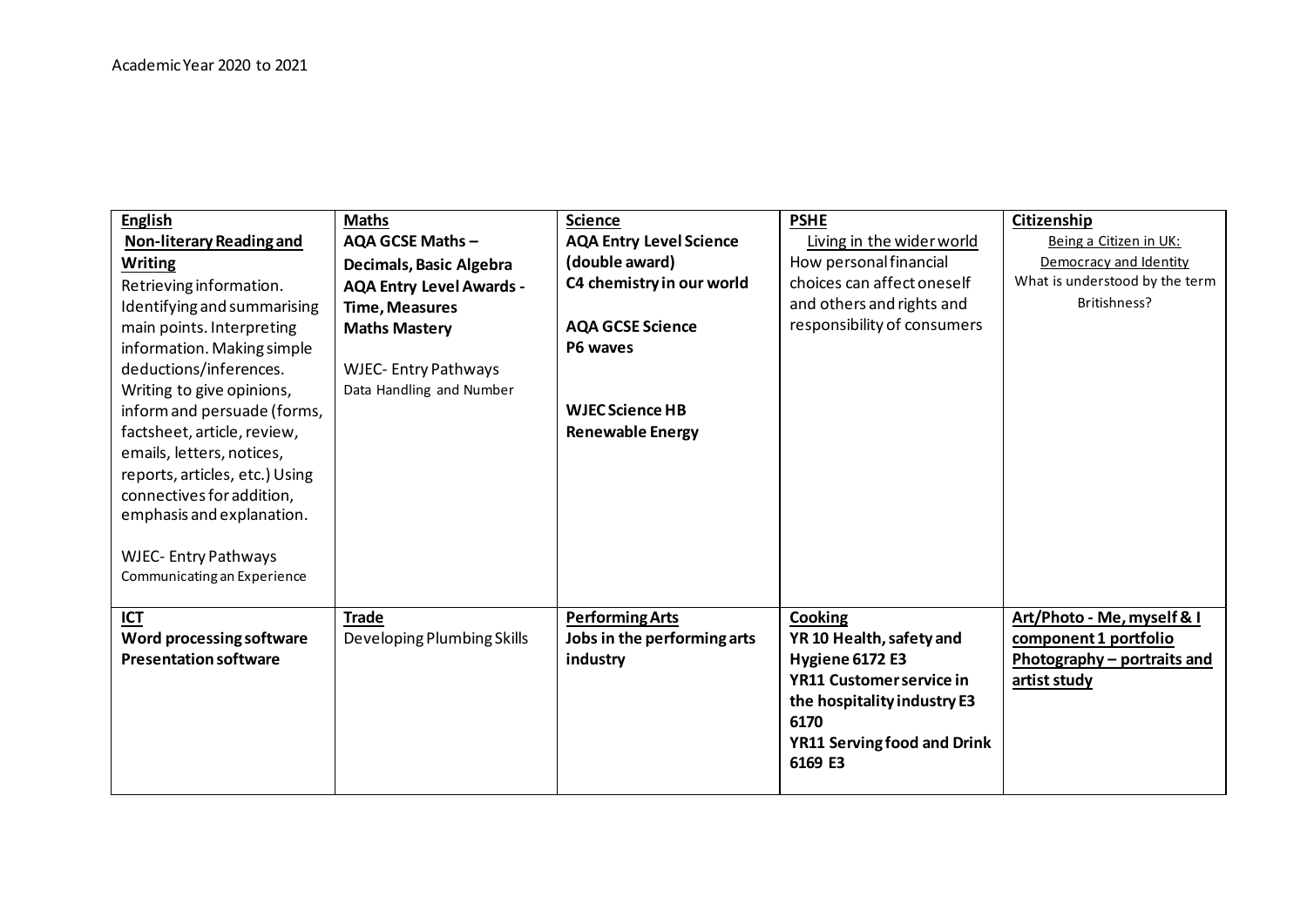| <b>Careers</b><br><b>Ks4 Career routes and</b><br>pathways - how are we<br>going to get there?<br><b>Yr.11 Work Experience week</b><br>/ CV writing, | D of E<br>Yr 11 and Yr 9/10 -<br><b>Physical Exercise section of</b><br>the award $-$ trying<br>something new and finding<br>hidden talents and<br><b>Expedition Section of the</b><br>award - camp craft,<br>navigation, first aid, problem<br>solving, staying safe, risk<br>management. | <b>IMedia</b><br>Develop media production<br>skills and techniques<br><b>Practical skills and</b><br>techniques |                                            |                                                                                                                                                                                                                 |
|------------------------------------------------------------------------------------------------------------------------------------------------------|--------------------------------------------------------------------------------------------------------------------------------------------------------------------------------------------------------------------------------------------------------------------------------------------|-----------------------------------------------------------------------------------------------------------------|--------------------------------------------|-----------------------------------------------------------------------------------------------------------------------------------------------------------------------------------------------------------------|
| <b>Travel and Tourism</b><br>Year 9/10/11 Planning for<br>and taking part in a visit                                                                 | <b>John Muir and The Great</b><br><b>Outdoors (including</b><br>Gardening)<br>Explore, discover and<br>conserve the outdoors.<br>Enjoying the outdoors and                                                                                                                                 | Childcare<br>Y9/10 Planning for the<br>Physical Care needs of<br>children age 0-3yrs 6122                       | <b>Humanities</b><br>Threatened Ecosystems | <b>Sports Options</b><br><b>Researching Sport</b><br>PE<br><b>Curriculum topics and clubs</b><br>run parallel to forthcoming                                                                                    |
|                                                                                                                                                      | how to care for it.<br>Understanding the outlook<br>of John Muir and having a<br>knowledge of who he is.<br>Involvement in community<br>projects.                                                                                                                                          | Y11 Contraception<br>information 6120                                                                           |                                            | competitions and fixtures,<br>enabling the best<br>opportunities to achieve:<br>Cricket, Tennis, Athletics,<br>Volleyball<br><b>Extra Possibilities:</b><br>Tri Golf, Kurling, Boccia,<br><b>Kinball, Dance</b> |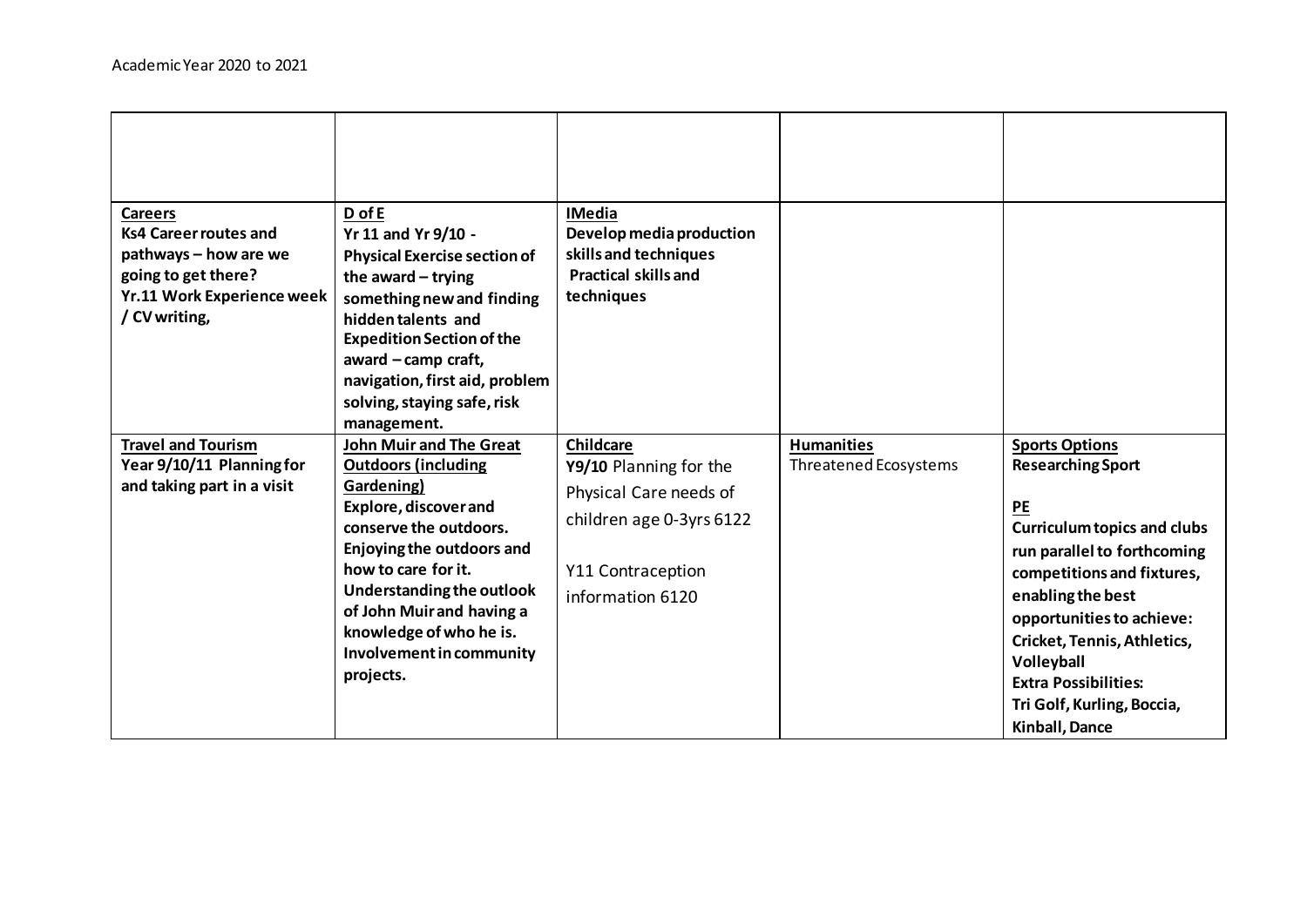| <b>College Links</b>             | What is happening in the       | <b>Assemblies</b>                   | <b>Enterprise</b>     | <b>School Events</b>        |
|----------------------------------|--------------------------------|-------------------------------------|-----------------------|-----------------------------|
| <b>AQA Unit 7 Making an</b>      | World?                         | <b>The Place</b>                    | What is a patent?     | <b>World Book Day</b>       |
| informed career choice           | St David's Day                 | <b>NHS Careers</b>                  | How and why do people | <b>British Science Week</b> |
| <b>AQA Unit 9 Relationships</b>  | <b>Fair Trade Fortnight</b>    | <b>National Citizenship Service</b> | patent their ideas    | <b>Red Nose Day</b>         |
| and practices in the             | Purim, Holi, St Patrick's Day, |                                     |                       |                             |
| workplace                        | Mother's Day, Palm Sunday,     |                                     |                       |                             |
| <b>Arthog Outreach John Muir</b> | Good Friday, Easter, Vasakhi   |                                     |                       |                             |
| award                            |                                |                                     |                       |                             |
| <b>Motor Vehicle, Shrewsbury</b> |                                |                                     |                       |                             |
| <b>College, Catering Telford</b> |                                |                                     |                       |                             |
| <b>College, Animal Care</b>      |                                |                                     |                       |                             |
| <b>Walford College.</b>          |                                |                                     |                       |                             |
|                                  |                                |                                     |                       |                             |
|                                  |                                |                                     |                       |                             |

### **Summer 1**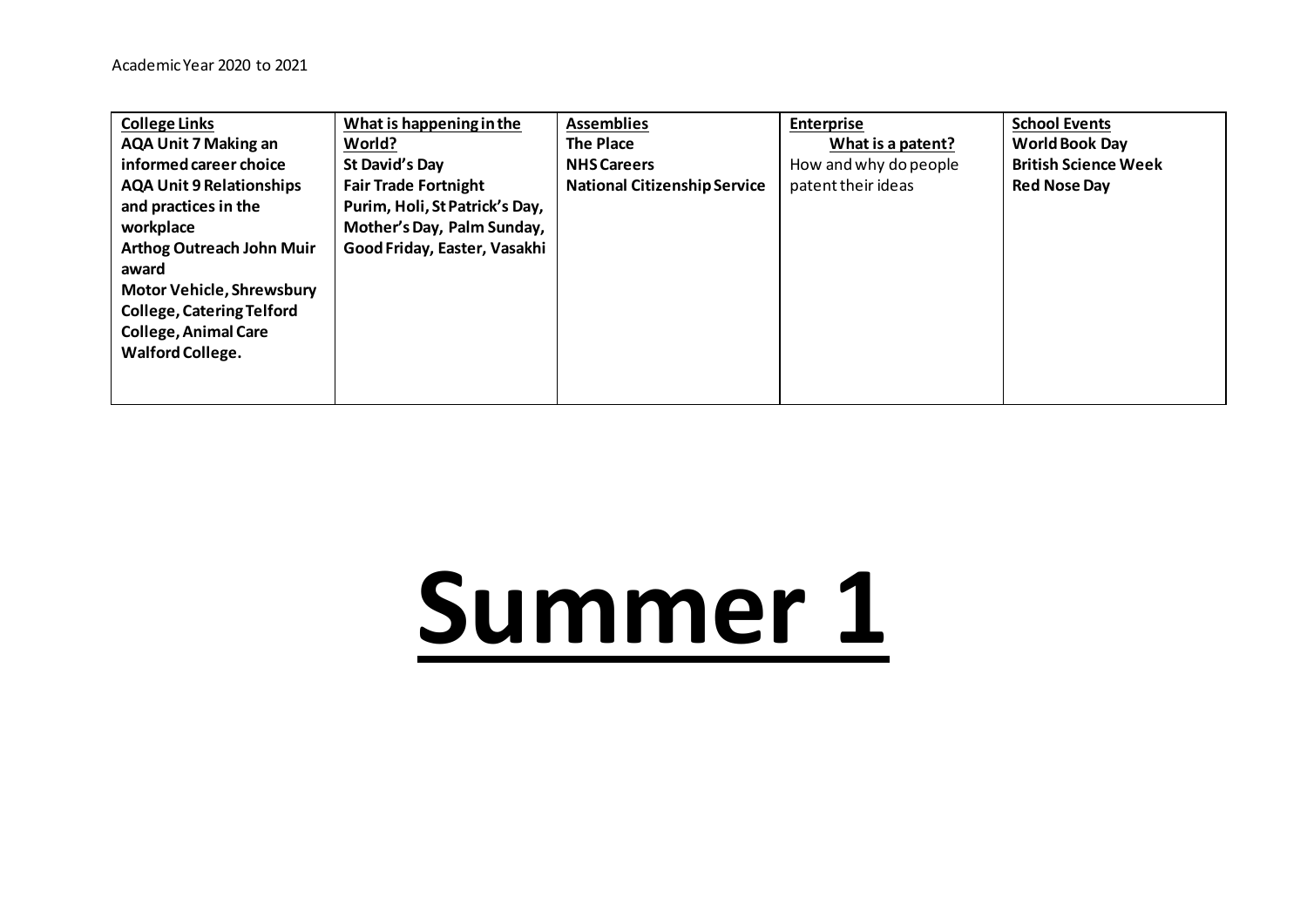| <b>English</b>                | <b>Maths</b>                       | <b>Science</b>                  | <b>PSHE</b>                                   | Citizenship                |
|-------------------------------|------------------------------------|---------------------------------|-----------------------------------------------|----------------------------|
| <b>Exam preparation: Non-</b> | <b>AQA GCSE Maths-</b>             | <b>AQA Entry Level Science</b>  | <b>Health and Wellbeing</b>                   | <b>Community Action</b>    |
| fiction Reading and Writing   | <b>Coordinates and linear</b>      | (double award)                  | How to respond in an                          |                            |
| A range of functional         | graphs, Sequences,                 | C4 chemistry in our world       | emergency, first aid                          | What is campaigning?       |
| reading and writing tasks.    | <b>Perimeter and Area</b>          | <b>Start C1 The Human Body</b>  |                                               |                            |
| <b>WJECELC</b>                | (including circle formulae)        |                                 |                                               |                            |
| <b>Component 1: Written</b>   | <b>AQA Entry Level Awards -</b>    | <b>AQA GCSE Science</b>         |                                               |                            |
| Examination                   | <b>Measures, Geometry</b>          | <b>Revision and exams</b>       |                                               |                            |
| (section a non-literary       | <b>Maths Mastery</b>               |                                 |                                               |                            |
| reading, section B functional |                                    | <b>WJEC Science HB</b>          |                                               |                            |
| writing)                      | <b>WJEC-Entry Pathways</b>         | <b>Making Useful Compounds</b>  |                                               |                            |
|                               | Working with Fractions             |                                 |                                               |                            |
| <b>WJEC-Entry Pathways</b>    |                                    |                                 |                                               |                            |
| <b>Exploring Film Genres</b>  |                                    |                                 |                                               |                            |
|                               |                                    |                                 |                                               |                            |
|                               |                                    |                                 |                                               |                            |
| <b>ICT</b>                    | <b>Trade</b>                       | <b>Performing Arts</b>          | Cooking                                       | Art/Photo - Me, myself & I |
| <b>Using IT to improve</b>    | Assemble Units for Interiors       | Introduction to drama           | 6168 Introduction to the                      | component 1 portfolio and  |
| productivity.                 | <b>Fitting Units for Interiors</b> |                                 | hospitality industry E3                       | <b>Mini Project</b>        |
|                               |                                    |                                 | 6165 Basic food preparation<br>E <sub>3</sub> | Photography - individual   |
|                               |                                    |                                 | 6166 Basic Cooking E3                         | study                      |
| <b>Careers</b>                | D of E                             | <b>IMedia</b>                   |                                               |                            |
| Ks4 Achieving career goals.   | <b>Expedition Section of the</b>   | Apply media production          |                                               |                            |
| Yr.11 Applying for jobs.      | award - camp craft,                | skills and techniques           |                                               |                            |
|                               | navigation, first aid, problem     | <b>Pre-production processes</b> |                                               |                            |
|                               | solving, staying safe, risk        | and practices                   |                                               |                            |
|                               | management.                        |                                 |                                               |                            |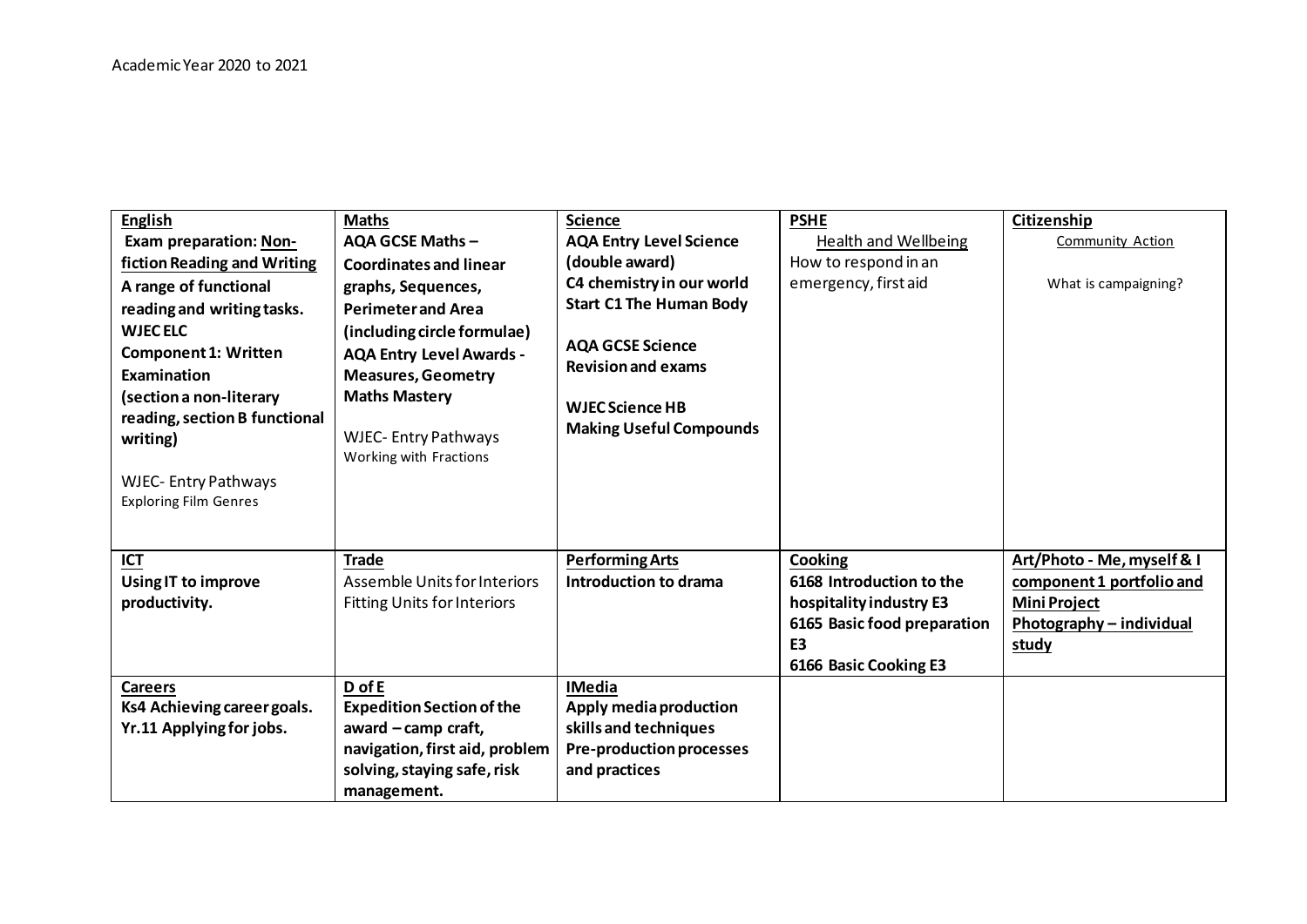| <b>Travel and Tourism</b><br>Year 11 Speaking<br>Confidently at work<br>(internship)<br>Year 9/10 Displaying Travel<br>and Tourism information                                                                                                                                                                                | *CONSOLIDATION of all<br>sections<br><b>John Muir and The Great</b><br><b>Outdoors (including</b><br>Gardening)<br>Explore, discover and<br>conserve the outdoors.<br>Enjoying the outdoors and<br>how to care for it.<br>Understanding the outlook<br>of John Muir and having a<br>knowledge of who he is.<br>Involvement in community<br>projects. | <b>Childcare</b><br>9/10 Play and learning in<br>the home 6134<br>Y11 Intro to the<br>development of children<br>and YP through play. 6134 | <b>Humanities</b><br>Festivals & Religious<br>Celebration                                      | <b>Sports Options</b><br><b>Sports Participation</b><br>PE<br><b>Curriculum topics and clubs</b><br>run parallel to forthcoming<br>competitions and fixtures,<br>enabling the best<br>opportunities to achieve:<br>Cricket, Tennis, Athletics,<br><b>Volleyball, Rounders</b><br><b>Extra Possibilities:</b><br>Tri Golf, Frisbee, Walking,<br><b>Cycling, Orienteering</b> |
|-------------------------------------------------------------------------------------------------------------------------------------------------------------------------------------------------------------------------------------------------------------------------------------------------------------------------------|------------------------------------------------------------------------------------------------------------------------------------------------------------------------------------------------------------------------------------------------------------------------------------------------------------------------------------------------------|--------------------------------------------------------------------------------------------------------------------------------------------|------------------------------------------------------------------------------------------------|-----------------------------------------------------------------------------------------------------------------------------------------------------------------------------------------------------------------------------------------------------------------------------------------------------------------------------------------------------------------------------|
| <b>College Links</b><br><b>AQA Unit 7 Making an</b><br>informed career choice<br><b>AQA Unit 9 Relationships</b><br>and practices in the<br>workplace<br><b>Arthog Outreach John Muir</b><br>award<br><b>Motor Vehicle, Shrewsbury</b><br><b>College, Catering Telford</b><br><b>College, Animal Care</b><br>Walford College. | What is happening in the<br>World?<br>Ramadan begins, St George's<br>Day, VE Day, Deaf<br>Awareness Week, World Fair<br>Trade, Ascension, Eid al-Fitr,<br><b>Shavuot, Pentecost</b>                                                                                                                                                                  | <b>Assemblies</b><br><b>Programme of Disability</b><br><b>Confident Employers in</b><br><b>Student Pathway Careers</b>                     | <b>Enterprise</b><br>What is customer feedback?<br>Why is feedback different<br>from research? | <b>School Events</b>                                                                                                                                                                                                                                                                                                                                                        |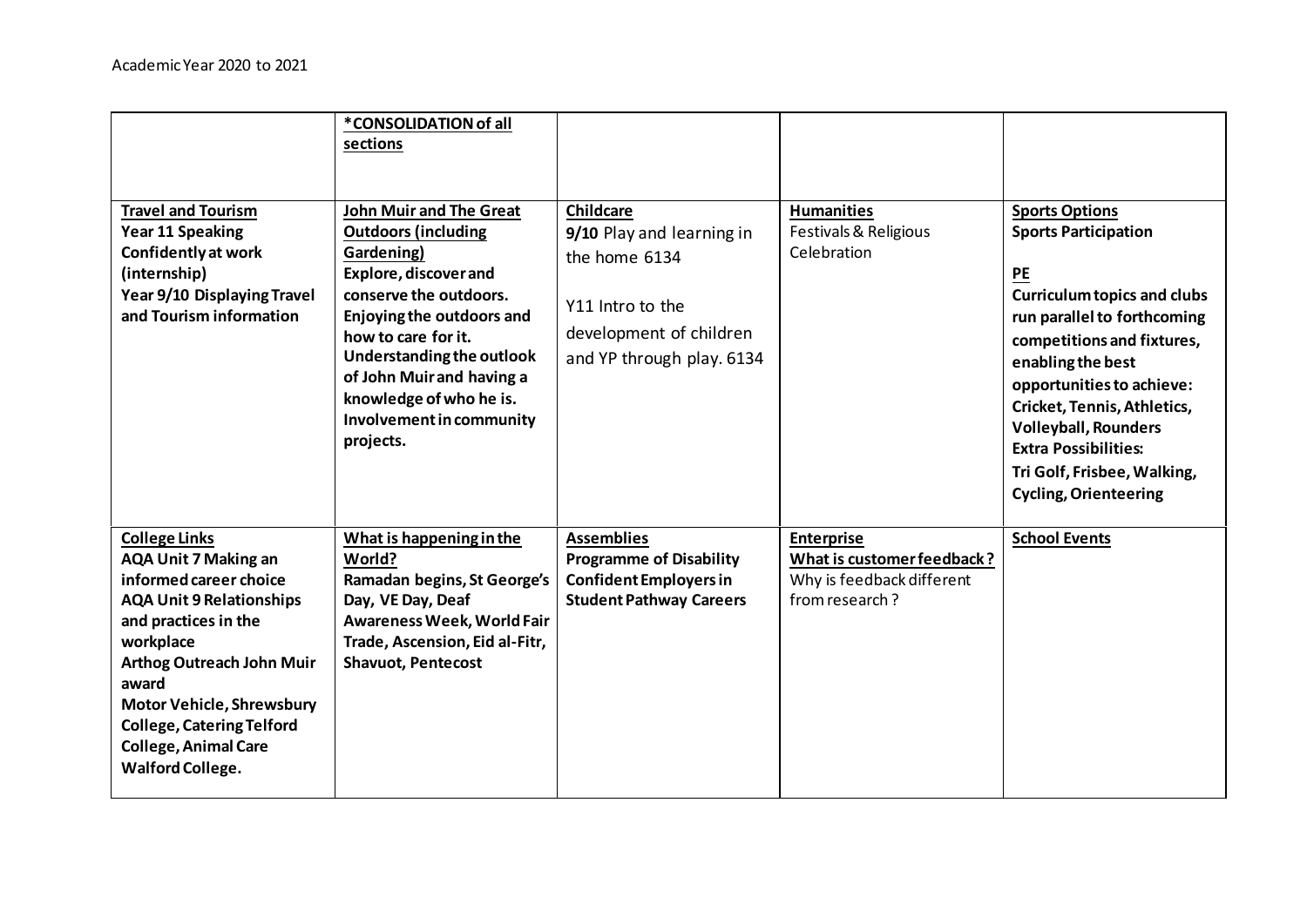## **Summer 2**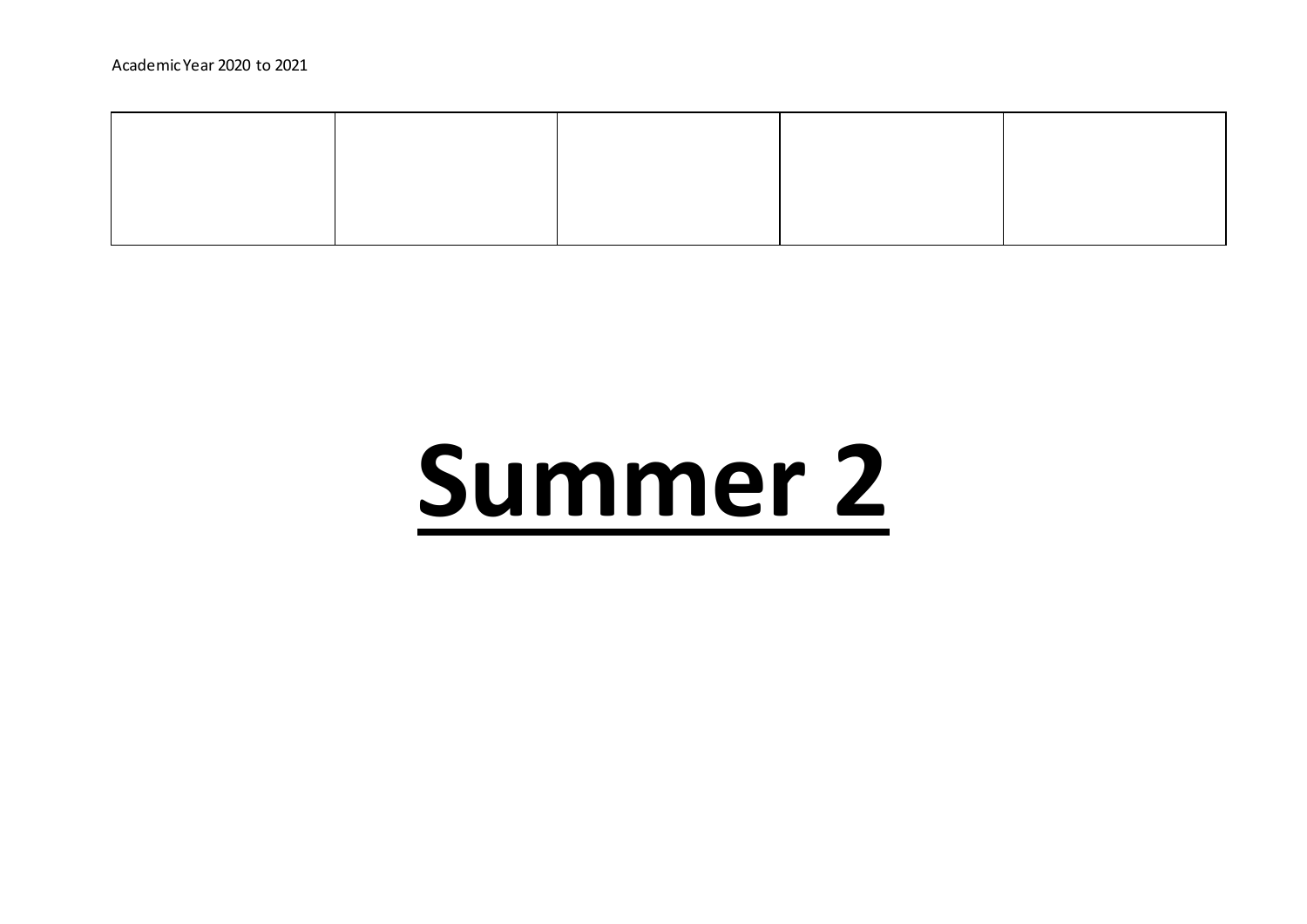| <b>English</b>                                                                                                                            | <b>Maths</b>                                                                                                                                                                                             | <b>Science</b>                                                                                                                                                                                             | <b>PSHE</b>                                                                                                                              | Citizenship                                                                                                            |
|-------------------------------------------------------------------------------------------------------------------------------------------|----------------------------------------------------------------------------------------------------------------------------------------------------------------------------------------------------------|------------------------------------------------------------------------------------------------------------------------------------------------------------------------------------------------------------|------------------------------------------------------------------------------------------------------------------------------------------|------------------------------------------------------------------------------------------------------------------------|
| Shakespeare.                                                                                                                              | <b>AQA GCSE Maths - Ratio and</b>                                                                                                                                                                        | <b>AQA Entry Level Science</b>                                                                                                                                                                             | Relationships                                                                                                                            | Global Issues and Making a                                                                                             |
| Consolidating and                                                                                                                         | <b>Proportion, Rearranging +</b>                                                                                                                                                                         | (double award)                                                                                                                                                                                             | To respect equality and to be                                                                                                            | Difference                                                                                                             |
| developing English skills.                                                                                                                | <b>Exams (Year 10/11)</b>                                                                                                                                                                                | <b>C1 The Human Body</b>                                                                                                                                                                                   | a productive member of a                                                                                                                 |                                                                                                                        |
| <b>WJEC-Entry Pathways</b><br><b>Exploring Film Genres</b>                                                                                | formulae, Basic probability<br><b>AQA Entry Level Awards -</b><br><b>Geometry, Statistics + Exams</b><br>(Years 9/10/11)<br><b>Maths Mastery</b><br><b>WJEC-Entry Pathways</b><br>Working with Fractions | <b>AQA GCSE Science</b><br>B6 inheritance, variation and<br>evolution<br><b>B7 Ecology</b><br><b>WJEC Science HB</b><br><b>Making Useful</b><br><b>Compounds/Science and the</b><br>Human Body (year 9/10) | diverse community                                                                                                                        | How are effective are the key<br>international bodies in dealing<br>with important international<br>and global issues? |
| <b>ICT</b><br><b>Using IT to improve</b><br>productivity                                                                                  | <b>Trade</b><br>Using Floor and Wall Tiling<br>Techniques                                                                                                                                                | <b>Performing Arts</b><br>Summer showcase                                                                                                                                                                  | Cooking<br>6168 Introduction to the<br>hospitality industry E3<br>6165 Basic food preparation<br>E <sub>3</sub><br>6166 Basic Cooking E3 | Art/Photo - Me, myself & I<br>component 1 portfolio and<br><b>Mini Project</b><br>Photography - individual<br>study    |
| <b>Careers</b><br>Ks4 Career progression-<br>skills for success in a career.<br><b>Yr.11 Understanding job</b><br>adverts / terminology / | D of E<br><b>Expedition Section of the</b><br>award $-$ camp craft,<br>navigation, first aid, problem<br>solving, staying safe, risk<br>management.                                                      | <b>IMedia</b><br>Apply media production<br>skills and techniques.<br><b>Pre-production processes</b><br>and practices                                                                                      |                                                                                                                                          |                                                                                                                        |